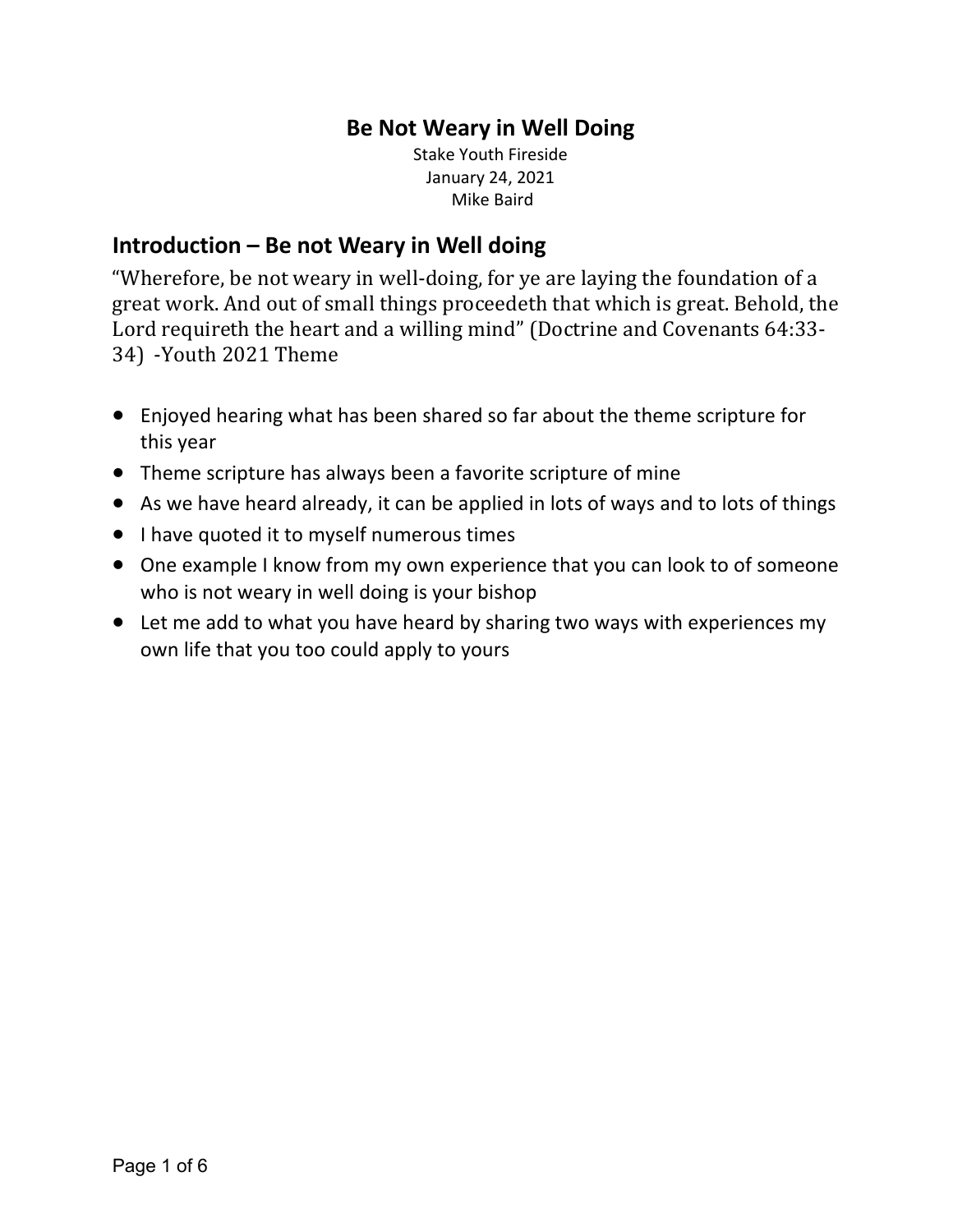# **Be Not Weary – Family History picture experience**

- Sometimes be not weary means keeping at something that takes a lot of time and energy before the "great work" appears
- Family History can sometimes be that way
- Even with all the access we have now it can take lots of effort, work to track down or figure out something
- But the great work that comes from it can be very rewarding
- Margrethe's postcard & photos collection
	- Inherited them in 2012
	- Some have labels or notes
	- A few were easily identified as they were relatives that I knew
	- A few had names but I had no idea who they were or if they were even related
	- I spent many hours trying searching, researching trying to figure out who the people were in the pictures and how they might be related
	- Talk about one of these postcards

### **Hjørdis, Olga and Lewis Larsen**

- Post card front picture of two little girls, one looked to be 8-9 and the other 4- 5 years old
- Labeled with their names
- Back: dated Jan 2, 1911 addressed to "dear cousin" and signed "your loving cousin Lewis", with a return address of Virouque Wisconsin RFD #9.
- This Lewis indicated in the card that it is a picture of his sisters on the front
- Margrethe had an Uncle who had immigrated to Wisconsin so I figured they were probably part of this family
- I researched this family, found their children with a glaring exception: no Lewis, Hjordis or Olga to be found anywhere.
- I had a 1900 census from Norway listing 8 children but no Lewis, Hjordis or Olga
- Several times over the following years I made several attempts to find this cousin Lewis and the two girls
- Their picture touched me in a way I can't explain and I felt this yearning to find who they were.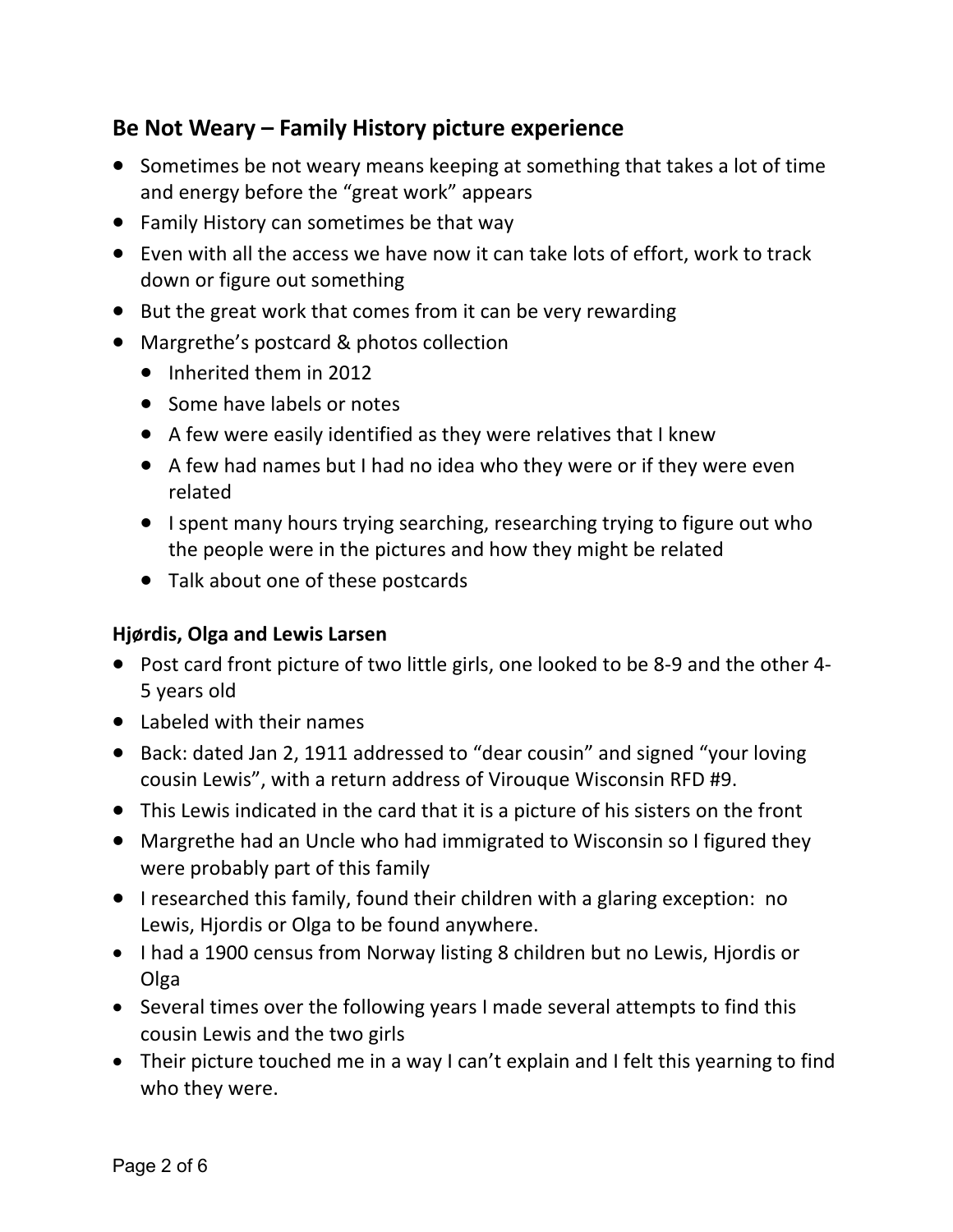- 6 years (2108) after I first started looking for these girls, One Sunday I felt a prompting that I should look through the notifications that you can receive in Ancestry.com.
- I started looking through them I had hundreds of notifications
- After a few pages one caught my eye A 1910 census for a brother of my great-great grandmother. The same Great-uncle that I thought these girls should belong to
- I thought to myself "I don't think I have that census attached as a source for him"
- I looked him up on FamilySearch and sure enough I didn't have that census so I found the census and attached it
- I noticed in the census there were two additional children that had been born after 1900 – 2 little girls I didn't recognize
- Ah you can see where this is headed.....
- After a couple of minutes, the thought came to my mind these might be the two girls whose picture had so haunted me
- I raced upstairs and sure enough the names on the postcard matched and so did the apparent ages.
- With this information I spent hours over the next few days tracking down information about these two sisters and Lewis who are my  $1<sup>st</sup>$  cousins 3 times removed.
	- Pictures of Lewis and Hjordis as adults
	- Their marriages, children and so forth
- My granddaughter, Ivy did the baptisms for the girls and my niece Shantay did the rest of their temple work
- Well, what about Lewis who took the picture and wrote the postcard?
	- Turns out the name he was given in Norway was Laurits but when they immigrated to America he began going by Lewis and this is what threw me off those years that I couldn't find him.
	- I was able to do his temple work
- Out of many hours of family history work came the small thing of finding them which enabled the work of salvation to be done for my cousins which is a great thing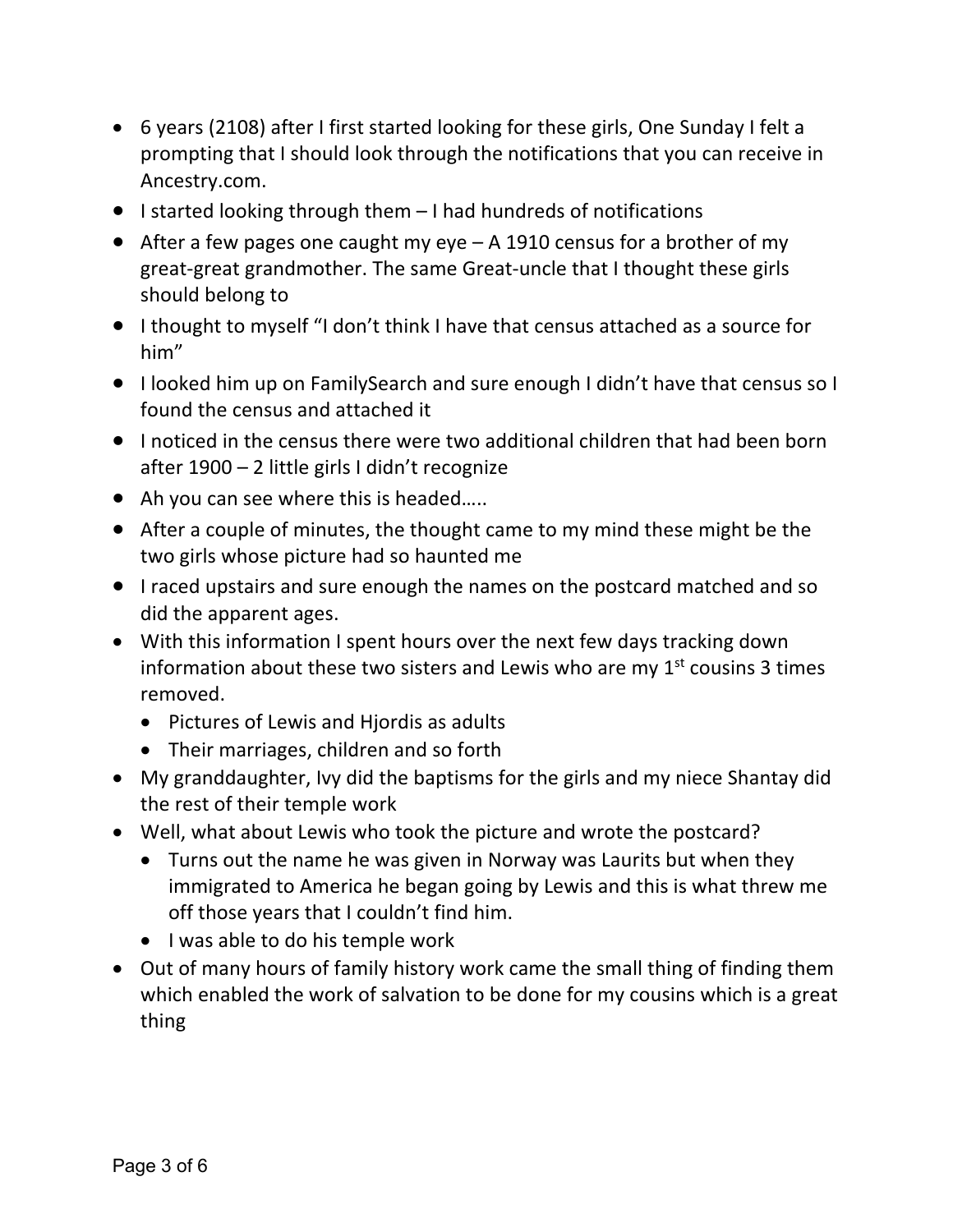#### **Be not Weary – Be an example**

- Another way that each of us can "Be not weary in well-doing" is being an example of a follower of Jesus Christ
	- Takes continual effort
	- Sometimes we may be tempted to "take time off" from "well-doing"

#### **Stake Missionary**

- The summer after my sophomore year in high school my family moved to the small city of Chewelah, WA (north of Spokane)
- Only several families that were members of the church lived there
- In my grade were myself and one other girl that was a member
	- All together there was about 8-9 in our early morning seminary class
- No branch, part of a ward that met in Colville, Wa 25 miles away
- Quarterback on the football team everyone knew who I was
- Everyone knew I was a member of our church, for many of my friends the first member of the church they had known
	- Why because I was different, and I let them know why I did as I did
		- I didn't go to parties drinking
		- I didn't swear
		- On Sundays I went to church and spent time with my family
		- On Monday nights I did something called family night to the exclusion of anything else
		- I wasn't perfect but I tried my best because I knew everyone was watching me
- In January of my Jr year, while I was in the middle of basketball season, I was called to be a stake missionary
	- Different from "ward missionaries" that we have today
	- Stake missionaries then taught people, just like full time missionaries
	- I had a companion, who was a senior in my high school
	- We were expected to spend 40 hours/month doing missionary work
	- The nearest full-time missionaries were 25 miles away
	- Over the remainder of my Junior year, my senior year and up until I left for college we taught and baptized several of our friends
	- What was it that drew these friends of mine to the gospel?
	- It was two things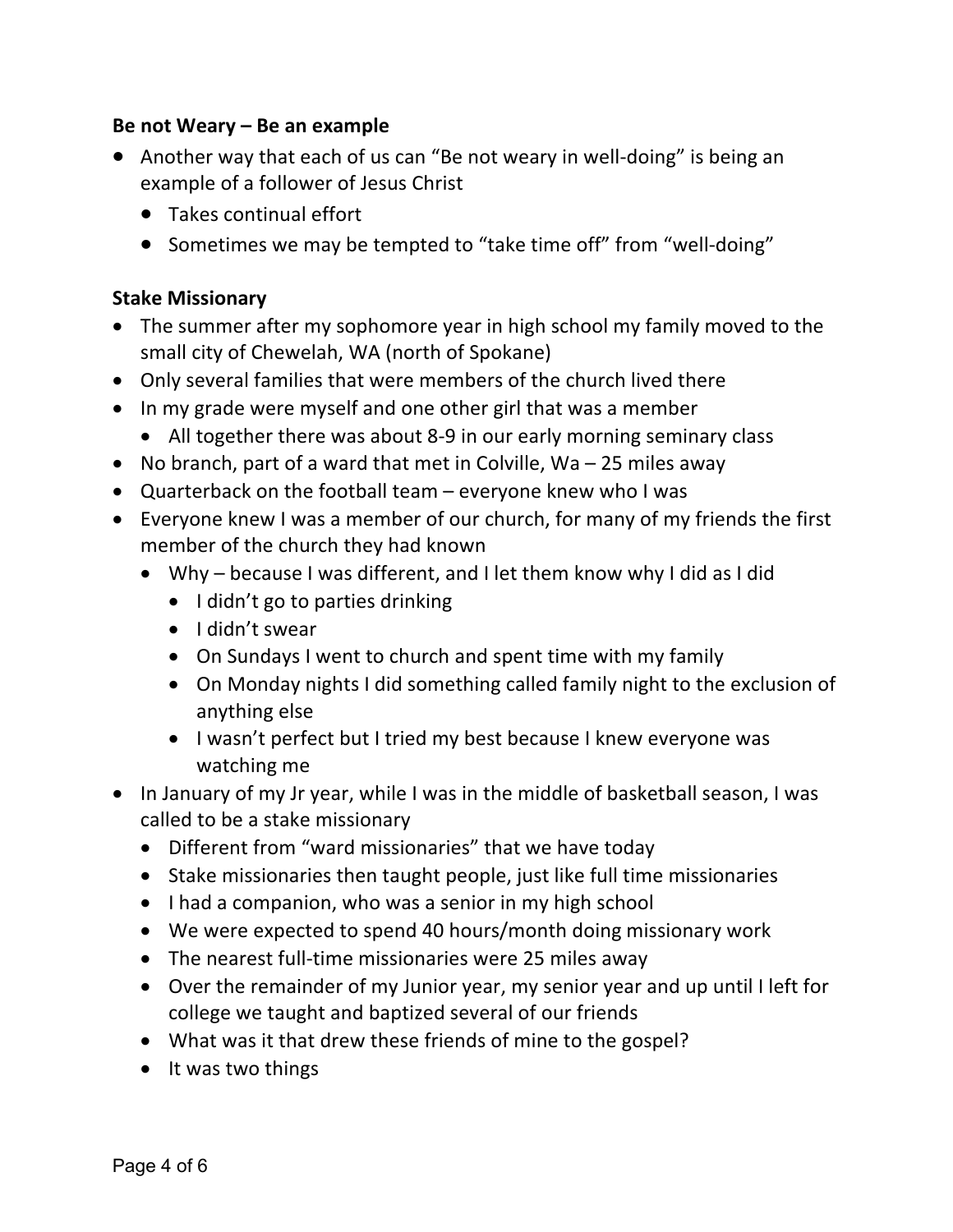- It was me and the other members in our high school simply being an example of a follower of Jesus Christ by living our religion
- I invited my friends to church where they could feel the Spirit
- Return to this in a few minutes share something else first

# **"Know for myself"**

- I feel to share one more thing about my high school experiences
- About the time I was called to be a stake missionary and was trying to answer all the questions my friends were asking me about the church I remember thinking I really need to know for myself the truth of what I'm saying and going to be teaching
- Experience with Book of Mormon
- I've had many witnesses since then, but the foundation of my testimony is the witness I received from God that night
- 1829 Oliver Cowdrey had started as scribe to Joseph Smith in translating the Book of Mormon
	- He had already received a divine manifestation of the truth of the Prophet's testimony respecting the plates on which was engraved the Book of Mormon record
	- He desired a further witness, and this is what the Lord told him:
- $\bullet$  D&C 6:21-22

Verily, verily, I say unto you, if you desire a further witness, cast your mind upon the night that you cried unto me in your heart, that you might know concerning the truth of these things.

Did I not speak peace to your mind concerning the matter? What greater witness can you have than from God?

- God is source of all truth and can speak peace to your mind
- In great measure it is that witness I have received from God that enables me to be not weary in well-doing
- It can be the same for you
	- Ian Wilde